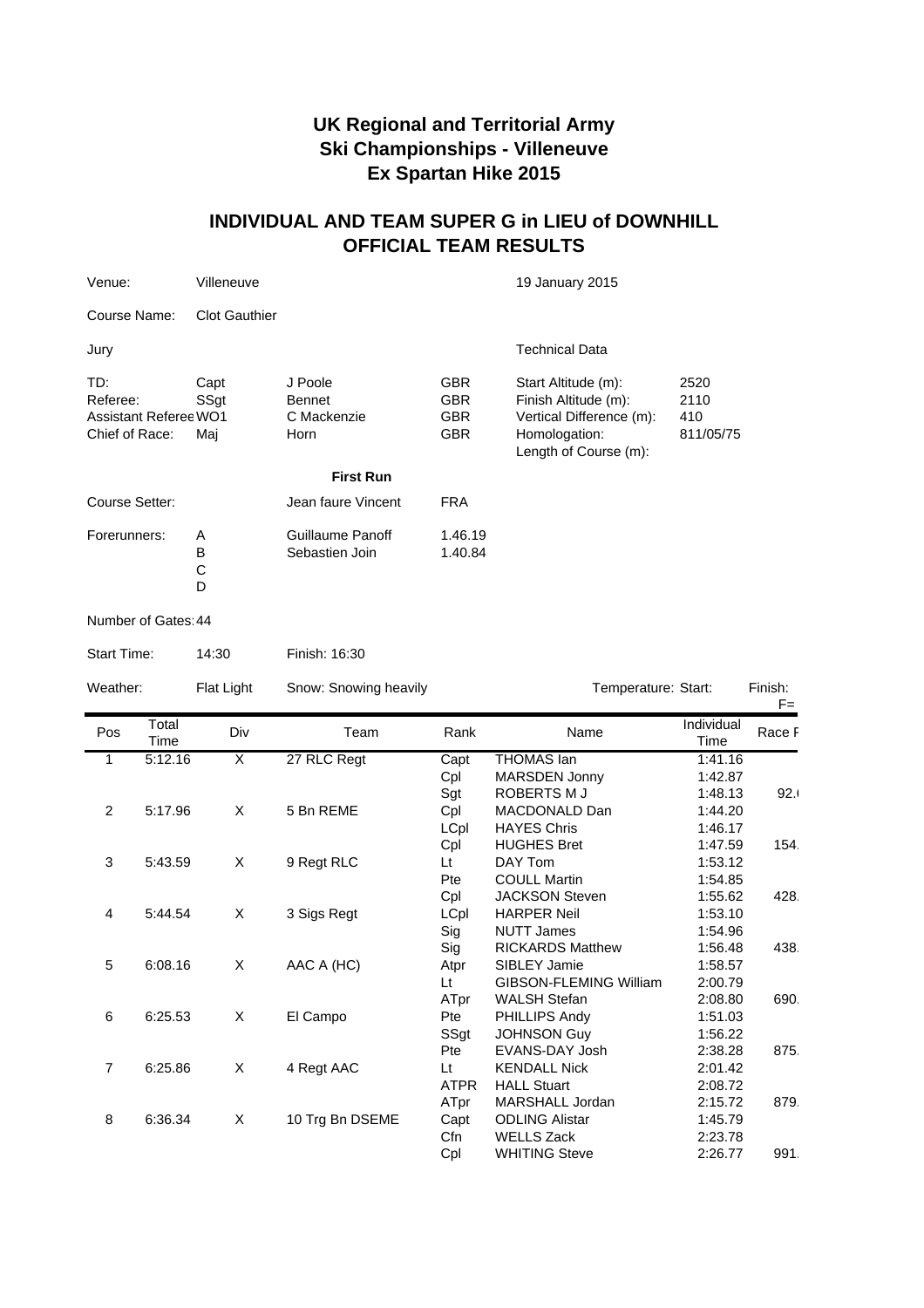| 9  | 7:27.17 | х | 3 CSLR               | Lt<br>Pte   | <b>GATES Harry</b><br><b>KENYON David</b> | 2:07.45<br>2:35.41 |      |
|----|---------|---|----------------------|-------------|-------------------------------------------|--------------------|------|
|    |         |   |                      | Sgt         | <b>LEESON Julian</b>                      | 2:44.31            | 1534 |
| 10 | 7:57.30 | х | <b>ITC Catterick</b> | Capt        | <b>COATS Nicholas</b>                     | 2:01.11            |      |
|    |         |   |                      | Cpl         | <b>LILLEY Grant</b>                       | 2:54.55            |      |
|    |         |   |                      | LSat        | <b>PEARCE Jonathan</b>                    | 3:01.64            | 1855 |
| 11 | 8:08.21 | х | AAC B (HC)           | Lt          | <b>HOLLYER David</b>                      | 2:23.36            |      |
|    |         |   |                      | Capt        | SHERGOLD Hannah                           | 2:51.21            |      |
|    |         |   |                      | <b>LCpl</b> | <b>SMITH Greg</b>                         | 2:53.64            | 1972 |

**Disqualified Teams:**

| x | 13 AA RLC Regt        |
|---|-----------------------|
| X | Axis of Fvil          |
| X | 22 Sigs Regt          |
| X | 5 Bn REME B           |
| X | <b>ATR Winchester</b> |
| X | 6 Bn REME             |
| X | <b>RLC Ladies</b>     |
| X | 3 Regt AAC            |
| X | 4 MI Bn               |
| X | 21 Sigs Regt          |
| X | <b>AGC Team</b>       |
| X | 30/11 Sigs Regt       |

**Capt J Poole Technical Delegate**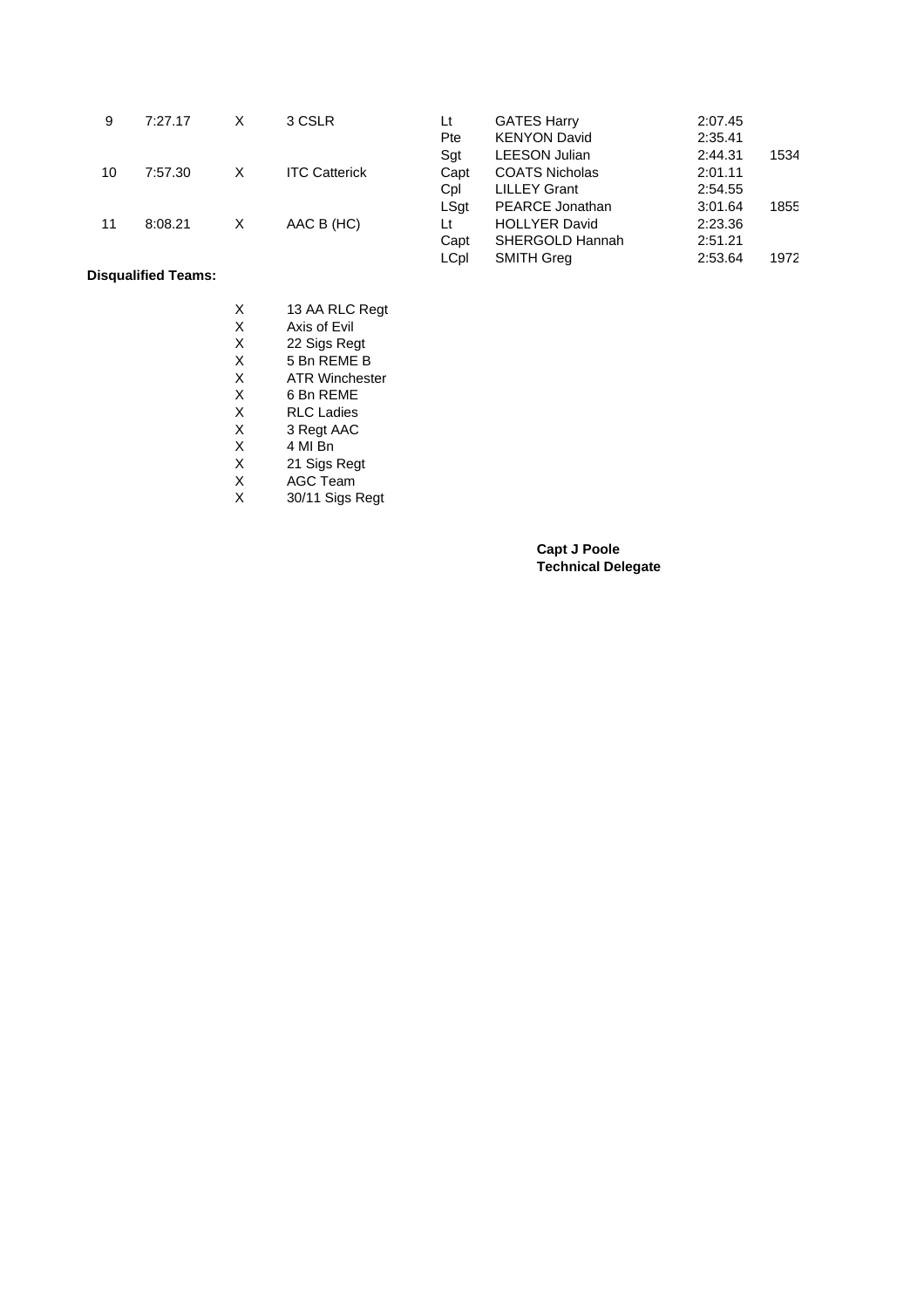| 1080               |  |  |  |
|--------------------|--|--|--|
| <sup>2</sup> oints |  |  |  |
|                    |  |  |  |
| 67                 |  |  |  |
| .59                |  |  |  |
|                    |  |  |  |
| .22                |  |  |  |
| .36                |  |  |  |
|                    |  |  |  |
| .53                |  |  |  |
| .98                |  |  |  |
|                    |  |  |  |
| .50                |  |  |  |
| .39                |  |  |  |